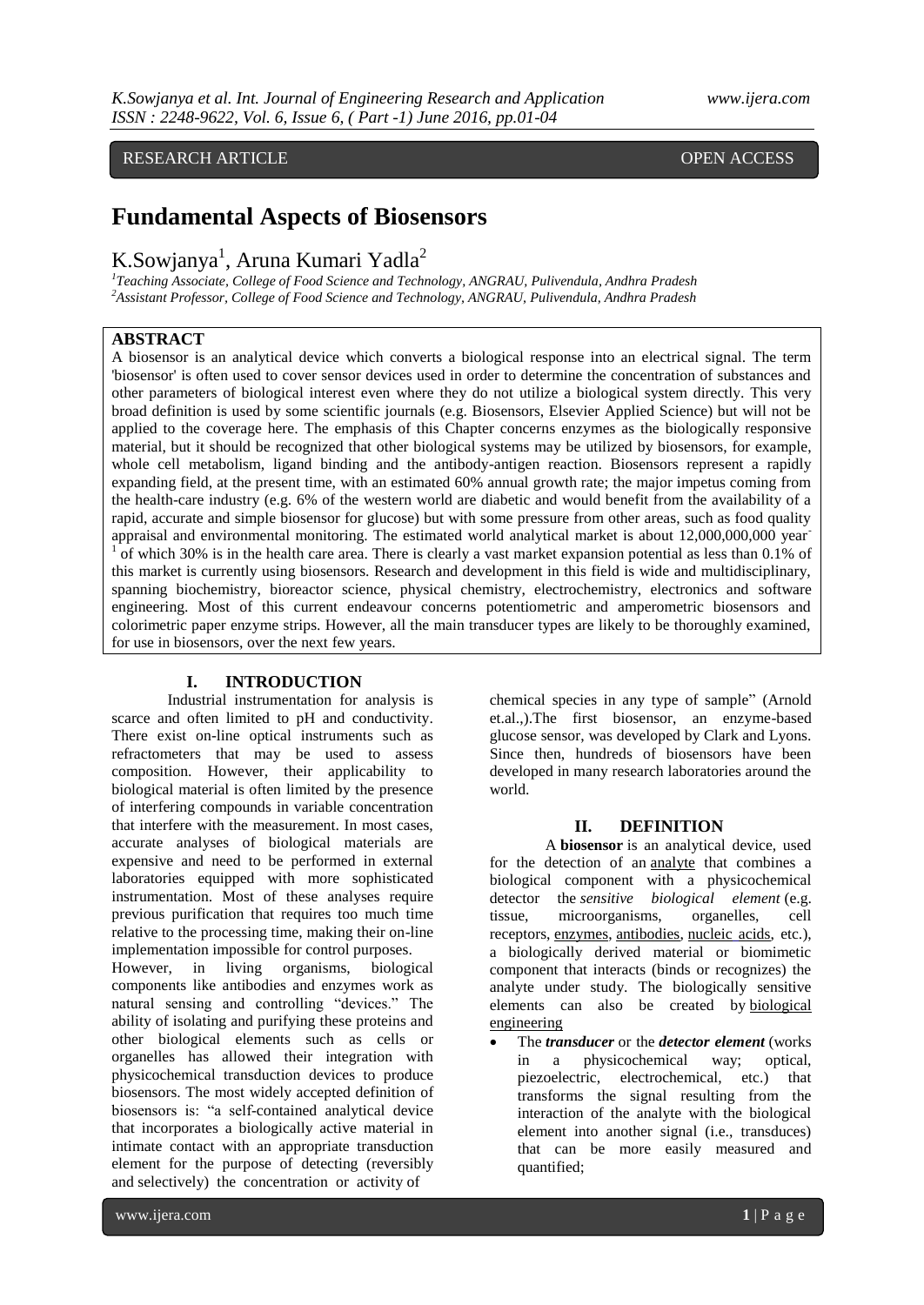Biosensor reader device with the associated electronics or signal processors that are primarily responsible for the display of the results in a user-friendly way.<sup>[3]</sup> This results in a user-friendly sometimes accounts for the most expensive part of the sensor device, however it is possible to generate a user friendly display that includes transducer and sensitive element.





A biosensor typically consists of a biorecognition component, biotransducer component, and [electronic](http://en.wikipedia.org/wiki/Electronic_system) system which include a signal amplifier, processor, and display. Transducers and electronics can be combined, e.g., in CMOS-based microsensor systems.The recognition component, often called a bioreceptor, uses biomolecules from organisms or receptors modeled after biological systems to interact with the analyte of interest. This interaction is measured by the biotranducer which outputs a measurable signal proportional to the presence of the target analyte in the sample. The general aim of the design of a biosensor is to enable quick, convenient testing at the point of concern or care where the sample was procured.

#### **Bioreceptor**

In a biosensor, the bioreceptor is designed to interact with the specific analyte of interest to produce an effect measurable by the transducer. High selectivity for the analyte among a matrix of other chemical or biological components is a key requirement of the bioreceptor. While the type of biomolecule used can vary widely, biosensors can be classified according to common type's bioreceptor interactions involving: anitbody/antigen, enzymes, nucleic acids/DNA, cellular structures/cells, or biomimetic materials.

# **IV. TYPES OF BIOSENSORS**

Biosensors can be grouped according to their biological element or their transduction e includes enzymes, antibodies, micro-organisms, biological tissue, and organelles. Antibody-based biosensors are also called immunosensors. When the binding of the sensing element and the analyte is the detected event, the instrument is described as an affinity sensor.

When the interaction between the biological element and the analyte is accompanied or followed by a chemical change in which the concentration of one of the substrates or products is measured the instrument is described as a metabolism sensor. Finally, when the signal is produced after binding the analyte without chemically changing it but by converting an auxiliary substrate, the biosensor is called a catalytic sensor. (Clark et.al.,)

The method of transduction depends on the type of physicochemical change resulting from the sensing event. Often, an important ancillary part of a biosensor is a membrane that covers the biological sensing element and has the main functions of selective permeation and diffusion control of analyte, protection against mechanical stresses, and support for the biological element. The most commonly used sensing elements and transducers are described below.

# **Enzymes**

Enzymes are proteins with high catalytic activity and selectivity towards substrates (see the article Enzyme Kinetics). They have been used for decades to assay the concentration of diverse analytes. Their commercial availability at high purity levels makes them very attractive for mass production of enzyme sensors. Their main limitations are that pH, ionic strength, chemical inhibitors, and temperature affect their activity. Most enzymes lose their activity when exposed to temperatures above 608C. Most of the enzymes used in biosensor fabrication are oxidases that consume dissolved oxygen and produce hydrogen peroxide. Enzymes have been immobilized at the surface of the transducer by adsorption, covalent attachment, and entrapment in a gel or an electrochemically generated polymer, in filliped membranes or in solution behind a selective membrane.

Enzymes are commonly coupled to electrochemical and fiber optic transducer Antibodies is proteins that show outstanding selectivity. They are produced by b-lymphocytes in response to antigenic structures, that is, substances foreign to the organism. Molecules larger than about 10 kDa can stimulate an immune response. Smaller molecules like vitamins or steroids can be antigenic (also called haptens) but they do not cause an immune response unless they are conjugated to larger ones like bovine serum albumin.

Many antibodies are commercially available and commonly used in immunoassays. Antibodies are usually immobilized on the surface of the transducer by covalent attachment by conjugation of amino, carboxyl, aldehyde, or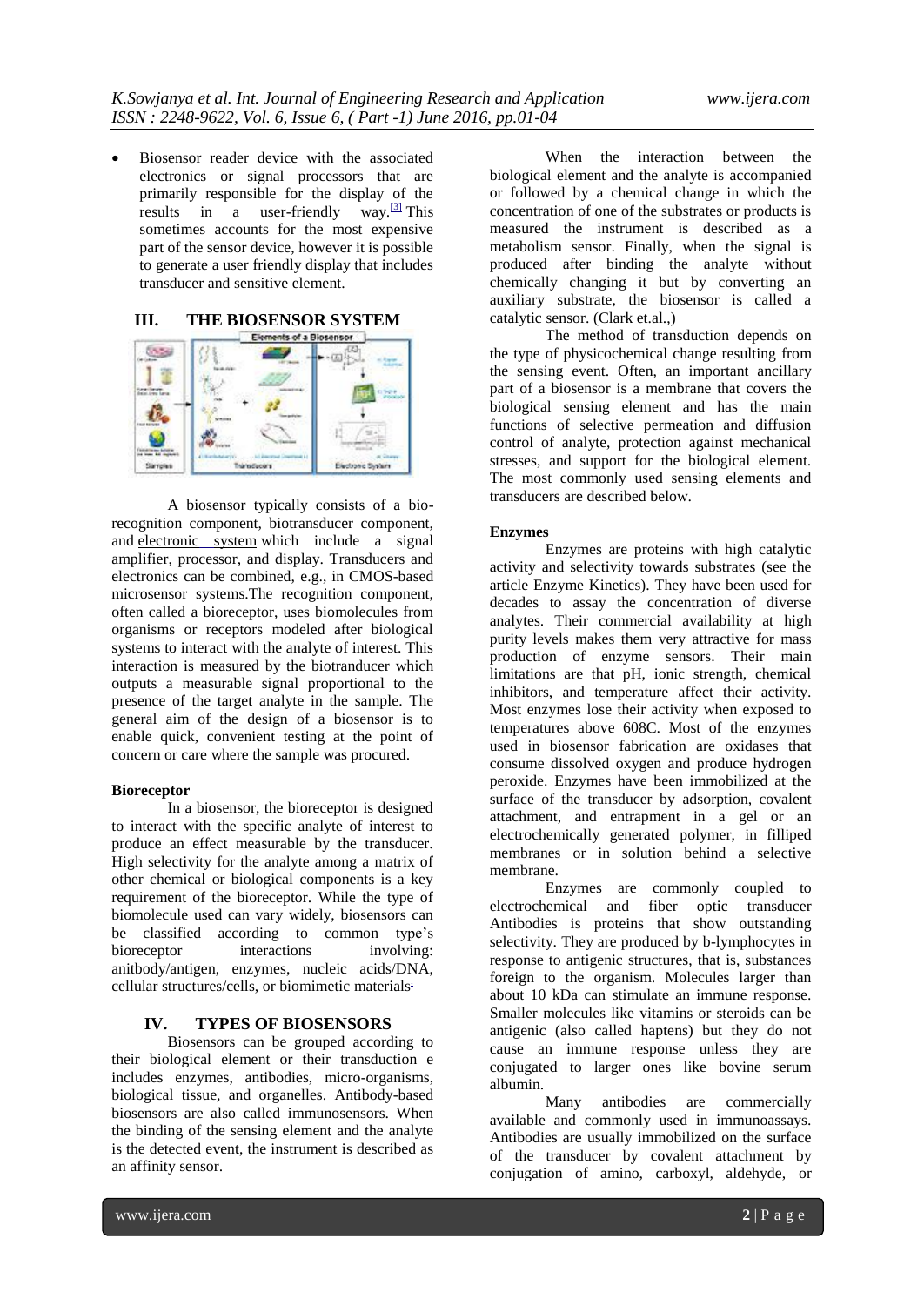sulfhydryl groups. The surface of the transducer must be previously functionalized with an amino, carboxyl, hydroxyl, or other group. A review of conjugation techniques can be found elsewhere. Similar limitations with enzymes. Furthermore, binding may not be reversible and regeneration of the surface may require drastic changes in conditions like low pH, high ionic strength, detergents, etc. Therefore, efforts are being made to produce low cost, single use sensors. Probably the main potential advantage of traditional immunoassays is that they could allow faster and in-field measurements.

## **Microbes**

The use micro-organisms as biological elements in biosensors is based on the measurement of their metabolism, in many cases accompanied by the consumption of oxygen or carbon dioxide, and is, in most cases, measured electrochemically. Microbial cells have the advantage of being can be more stable, and can carry out several complex reactions involving enzymes and cofactors. Conversely, they are less selective than enzymes; they have longer response and recovery times and may require more frequent calibration. Micro-organisms have been immobilized, for example, in nylon nets, cellulose nitrate membranes, or acetyl cellulose.

#### **Transducer elements**

**Electrochemical, Amperometric and potentiometric transducers** are the most commonly used electrochemical transducers. In Amperometric transducers, the potential between the two electrodes is set and the current produced by the oxidation or reduction of electro active species is measured and correlated to the concentration of the analyte of interest. Most electrodes are made of metals like platinum, gold, silver, and stainless steel, or carbon-based materials that are inert at the potentials at which the electrochemical reaction takes place.

However, because some species react at potentials where other species are present, either a selective membrane is used or an electron mediator that reacts at lower potential is incorporated into the immobilization matrix or to the sample containing the analyte.

**Potentiometric transducers** measure the cheaper than enzymes or antibodies, potential of electrochemical cells with very low current. Field effect transistors (FET) are potentiometric devices based on the measurement of potential at an insulator– electrolyte interface. The metal gate of a FET can be substituted by an ion selective membrane to make a Ph transducer (pH ISFET). Enzymes have been immobilized on the surface of

such pH ISFET to produce enzyme sensitized field effect transistors (ENFET).

**Optical Fiber,** optic probes on the tip of which enzymes and dyes (often fluorescent) have been co-immobilized are used. These probes consist of at least two fibers. One is connected to a light source of a given wave length range that produces the excitation wave. The other, connected to a photodiode, detects the change in optical density at the appropriate wavelength Surface Plasmon resonance transducers, which measure minute changes in refractive index at and near the surface of the sensing element, have been proposed. Surface plasmon resonance (SPR) transducers have been proposed. SPR measurement is based on the detection of the attenuated total reflection of light in a prism with one side coated with a metal. When a p-polarized incident light passes through the prism and strikes the metal at an adequate angle, it induces a resonant charge wave at the metal/dielectric interface that propagates a few microns.

The total reflection is measured with a photodetector, as a function of the incident angle. For example, when an antigen binds to an antibody that is immobilized on the exposed surface of the metal the measured reflectivity increases. This increase in reflectivity can then be correlated to the concentration of antigen. (Kress-Rogers, E et.al.,)

**Calorimetric transducers** measure the heat of a biochemical reaction at the sensing element. These devices can be classified according to the way heat is transferred. Isothermal calorimeters maintain the reaction cell at constant temperature using Joule heating or Peltier cooling and the amount of energy required is measured. Heat conduction calorimeters measure the temperature difference between the reaction vessel and an isothermal heat sink surrounding it. Using highly conducting materials ensure quick heat transferred between the reaction cell and the heat sink. Finally, the most commonly used is the isoperibol calorimeter that also measures the temperature difference between the reaction cell and an isothermal jacket surrounding it. However, in this case the reaction cell is thermally insulated (adiabatic). This calorimeter has the advantage of being easily coupled to flow injection analysis systems. (Turner et al.,)

## **V. APPLICATIONS**

One of the major driving forces for the development of biosensors is biomedical diagnosis. The most popular example is glucose oxidasebased sensor used by individuals suffering from diabetes to monitor glucose levels in blood. Biosensors have found also potential applications in the agricultural and food industries. However, very few biosensors have been commercialized.